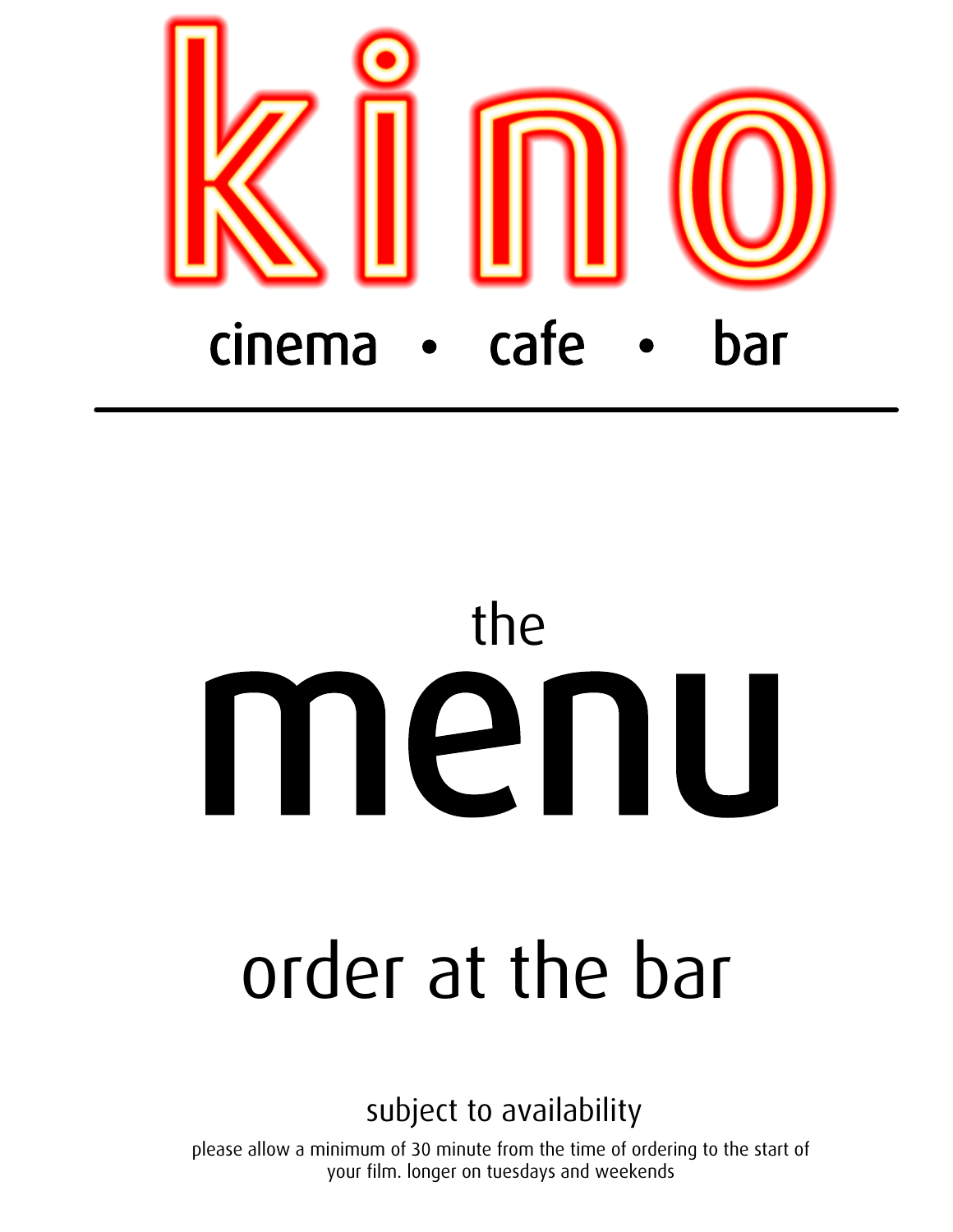(v) vegetarian (vg) vegan /option

### (gf) gluten free / option **breakfast 10.30-12** brioche bacon roll £3.80

with red or brown sauce

#### pancakes £5.50

> berry compote & cream > maple syrup & cream add bacon £2.00

#### croissant £3.50

add butter and jam .50p

# homebaked blueberry muffin £3.25

# light snacks

#### scone only £2.95

plain, fruit or cheese & butter add jam .50p add cream .75p add onion marmalade .75p

#### toasted tea cake £2.50

add jam .50p

#### savoury scone lunch £5.50

cheese scone, cream cheese, onion chutney, salad garnish & crisps

# lunch 12 - 3.45

#### savoury tart £8.50

with dressed leaf salad and red slaw > caramelized onion, cheddar & apple <sup>v</sup> > prosciutto, tomato & basil

#### mackerel pate £9.90

with sourdough & salad

# beetroot salad  $£11.50<sub>v</sub>$

with either

> feta, roasted walnuts, rosemary croutons in a parsley dressing vg option > warm goats cheese, roasted pine nuts & honey & fig dressing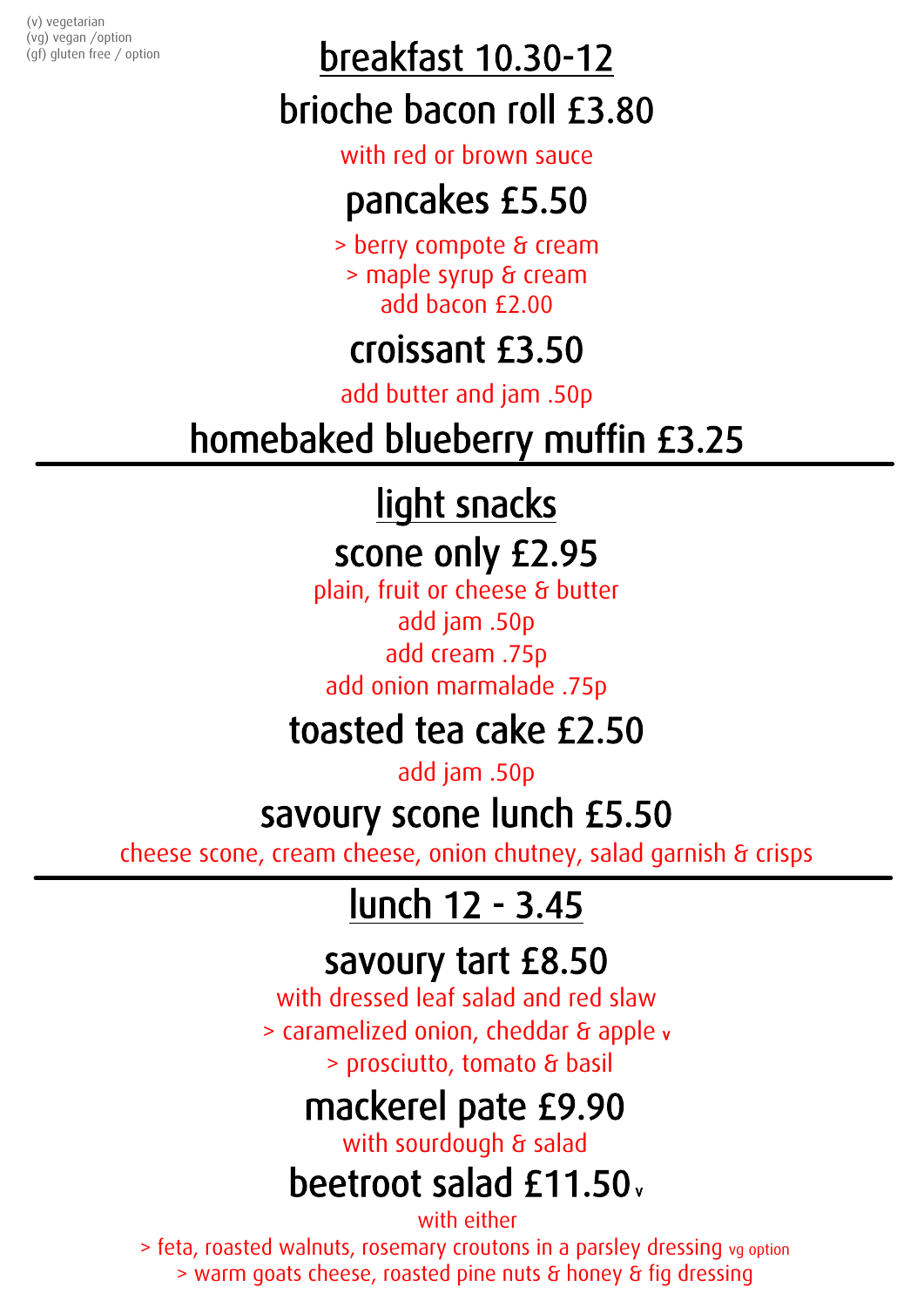#### minted lamb meatballs £11.50

served on flatbread, green salad & tzatziki dressing

#### kino greek salad £9.50 gf, v, vg options

served on flatbread, mixed leaf salad & greek dressing

# fish pie £11.50

with saffron potatoes, prawns, haddock and cod in a cream and white wine sauce with garlic breadcrumb topping, dressed leaf salad & herb butter bread

#### smashed avocado £11.50 v, gf, vg options

in a chilli, feta coriander & lime dressing served on a herb sourdough bruschetta topped with cherry tomatos and peashoots

add bacon £2.00

# bagels £9.95 gf options

> smoked salmon on lemon & dill cream cheese with dressed salad

> pastrami on horseradish cream cheese and chopped pickles

#### paninis £7.80

with dressed leaf salad & salt & pepper crisps

> bacon, brie & onion marmalade > ham and cheese

> mozzarella, red pesto, tomato and spinach <sup>v</sup>

#### salt beef £10.50

braised maple slow roasted salt beef, garlic mayo, emmental cheese, dressed leaf salad and pickles

#### vegan toastie £7.80 vg, v

sourdough, vegan smoked cheese, tomato, hummus, salad and vegan mayo

#### kids plate £5.90

cheese and ham wrap, crisps, kit-kat and apple juice

#### served between 4 and 5pm

#### kino charcuterie board for 2 £18.50

cheese, anitpasti meat selection, red onion chutney, pickles, olives with 2 regular house wines, beer or soft drink. just cheese option available